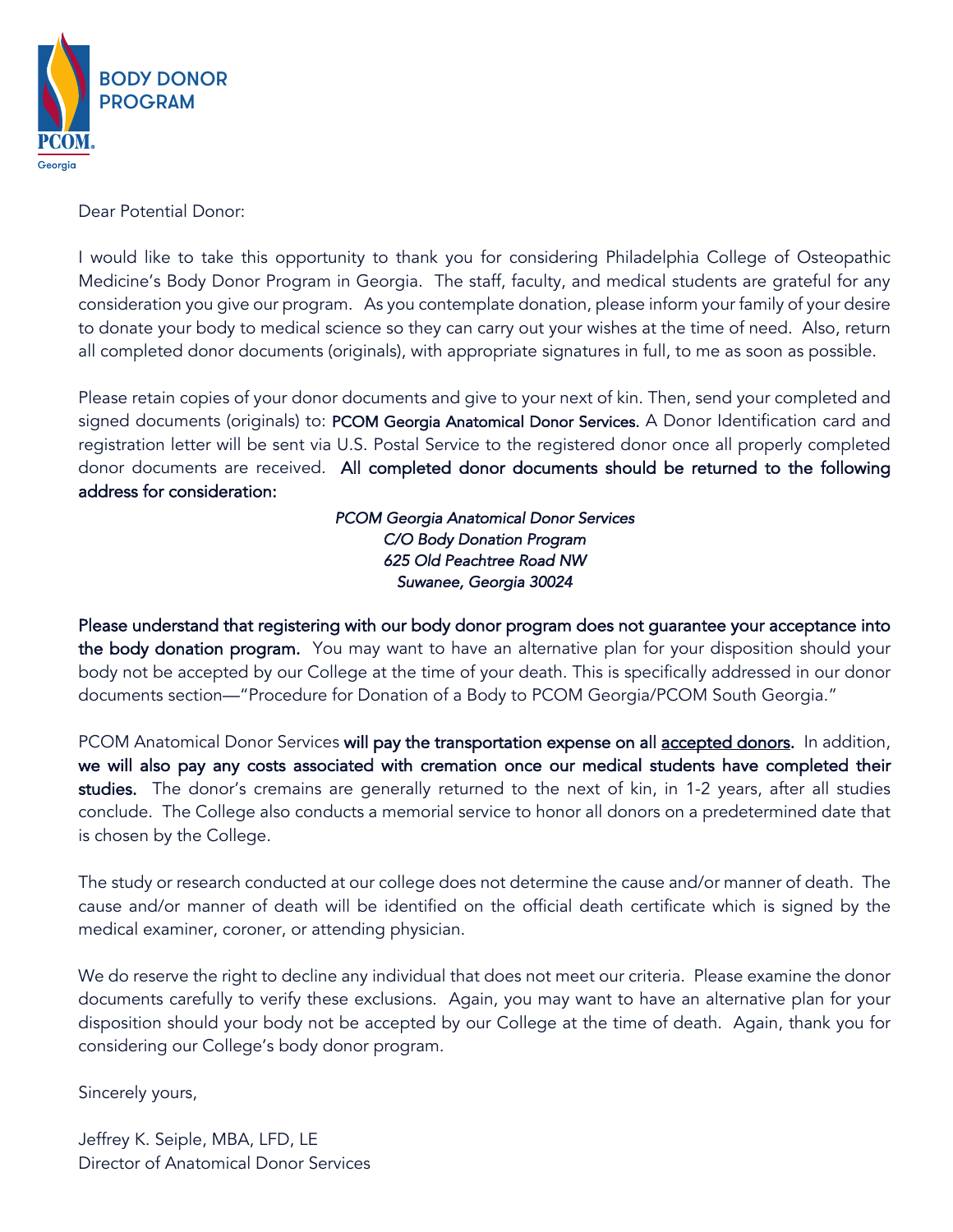BODY DONOR PROGRAM PROCEDURE FOR DONATION OF A BODY TO PCOM

GEORGIA AND PCOM SOUTH GEORGIA

Georaia

Philadelphia College of Osteopathic Medicine (the College) is grateful for the exceptional legacy which our donors pass on to the next generation of physicians and their patients. Please review the following information regarding the donation process, and share it with family or those close to you when discussing your final wishes.

## 1. Donor Registration:

After the Program Coordinator approves your application, the donation will be registered with the College's Body Donation Program. Pre-registration is preferable (30 days) but not required. We honor Next of Kin donations as provided in the Uniform Anatomical Gift Act. Please note that although a donation may be normally registered with the Program, there are some circumstances in which the College may be unable to accept the body at the time of death, as further discussed below. Therefore, it is important to consider and discuss alternative arrangements with your family. Registering with our Body Donation Program does not guarantee acceptance into the program itself. All completed donor documents should be sent via U.S. Postal Service to:

## PCOM Anatomical Donor Services C/O Body Donation Program 625 Old Peachtree Road NW Suwanee, Georgia 30024

## 2. Acceptance of the Body:

The College reserves the right to decline a body not suitable for research and education. Suitability will be reassessed at the time of death prior to moving the remains to our location for embalming. The Program Coordinator will speak to the facility where the remains are located to determine if remains are still suitable for donation. Some reasons why a donation may be declined include, but are not limited to: colostomy, decomposition, bacterial infections, deformity, contagious or highly infectious diseases, edema extreme emaciation, gangrene, jaundice, obesity, suicide, recent major surgery, and removal of organs. The gift will also be declined when a close family member objects to or has great discomfort with the donation, or if the body is located outside the state of Georgia. The College may also decline a donation if the body is located at a distance (exceeding 275 miles) which makes transportation to the College unfeasible.

## 3. Procedure at Time of Death:

The Legal Next of Kin and/or their designated agent, of the potential donor, is responsible for notifying PCOM Georgia's Anatomical Donor Services of the donor's death within a reasonable time period (1-2 hours). PCOM Anatomical Donor Services reserves the right to decline any donation at their discretion. Contact PCOM Anatomical Donor Services at: 678-225-7477. At this time you can discuss any specific wishes regarding memorial and/or funeral services before the remains are removed.

## 4. Transportation:

*Contact the Program Coordinator prior to having a body transported to PCOM Georgia, so they can make all arrangements for moving the donor and assuring compliance with College procedure.* 

### 5. Final Disposition:

After completion of all anatomical studies (which generally occurs approximately 1-2 years after donation), the remains are cremated at the College's expense. At that time, the cremains are returned to the donor's family by the College, in accordance with the wishes of the donor and his/her family, as required by the Anatomy Board of the State of Georgia and/or the Uniform Anatomical Gift Act.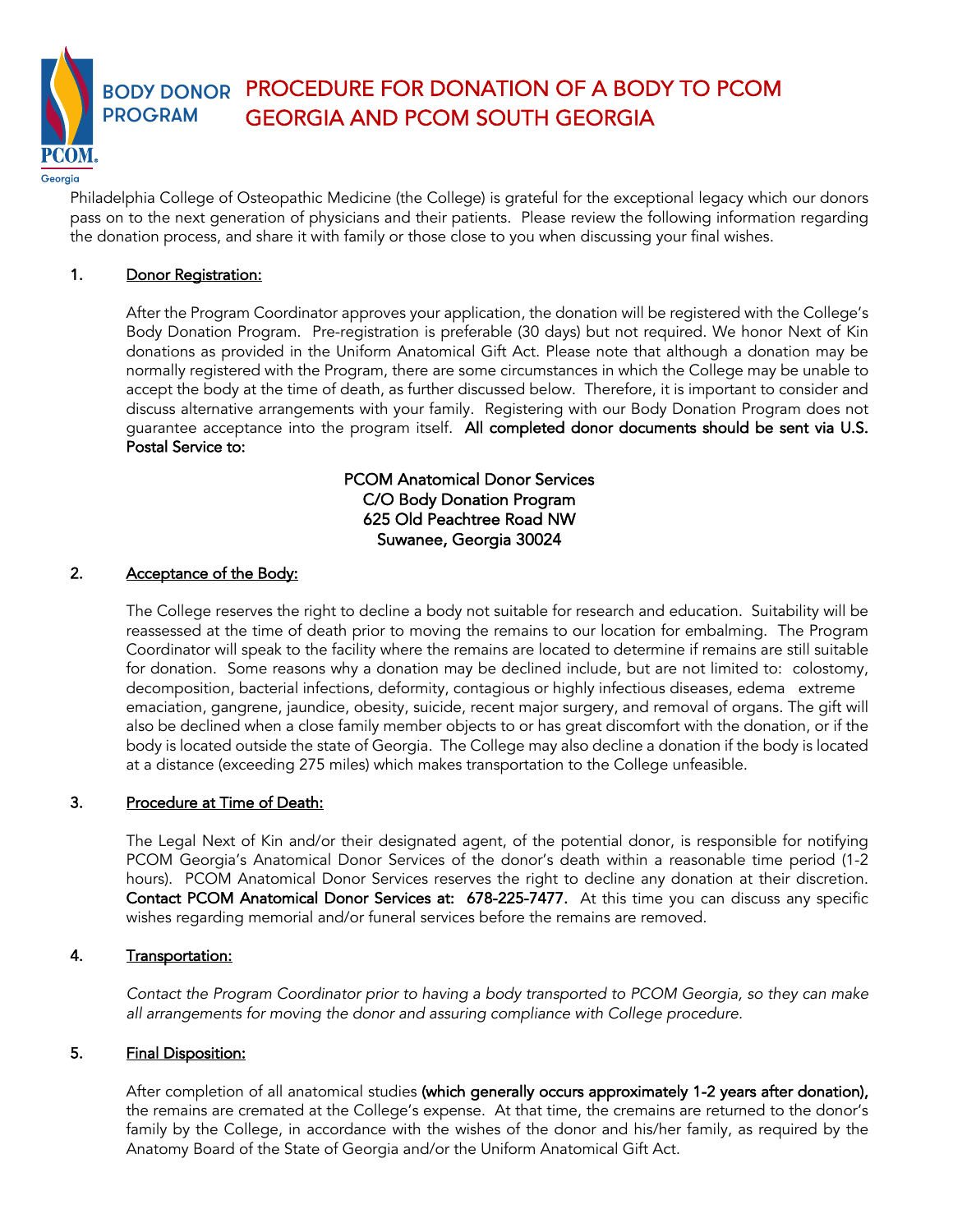|         | <b>BODY DONOR</b><br><b>PROGRAM</b> |       | <b>BODY DONOR AUTHORIZATION</b><br>Please print all information except where signature "/s/" is indicated. |      |  |
|---------|-------------------------------------|-------|------------------------------------------------------------------------------------------------------------|------|--|
| PCOM.   | Name:                               | First | Middle                                                                                                     |      |  |
| Georgia |                                     |       |                                                                                                            | Last |  |
|         | <b>Permanent Address:</b>           |       |                                                                                                            |      |  |
|         |                                     |       | <b>Street</b>                                                                                              |      |  |
|         | City                                |       | State                                                                                                      | Zip  |  |
|         | <b>Social Security Number:</b>      |       | Date of Birth:                                                                                             |      |  |

*Month Day Year*

I hereby bequeath my remains to Philadelphia College of Osteopathic Medicine (PCOM Georgia/PCOM South Georgia/PCOM Anatomical Donor Services) for such medical, scientific or educational purposes as the College shall decide, or to include transfer to another accredited institution for anatomical/educational study. I understand that the College reserves the right to decline the donation if my remains are not suitable for medical study or research or are located at a distance which makes transport to the College infeasible, or if my close relatives strongly object to the donation. If I should die outside of the state of Georgia, the College may be unable to accept the donation, and my remains should be offered to the nearest medical school where the need exists. If my remains must be declined, my family or estate will be responsible for arranging for and paying the costs of final disposition of the body. I/We also grant permission to the College (PCOM Anatomical Donor Services) to embalm the remains as required. I understand and agree that the remains will be cremated at the conclusion of their use and will be returned to the Legal Next of Kin and/or Designated Agent. Transportation (within 275 mile radius of Atlanta, GA), embalming and cremation services will be arranged and paid for by PCOM Anatomical Donor Services. The preparation and cost of the death certificate is the responsibility of the next of kin / estate of the donor.

#### Please check one:

Please return my cremains (ashes) to my Legal Next of Kin and/or Designated Agent. \_\_\_\_\_\_\_\_\_\_ Donor Initials.

Please contact my Next of Kin (NOK) to discuss final disposition of cremains.

|                                                                     | First |                            | Middle                                                  |               | Last                                                                                                                                                                                                                                 |
|---------------------------------------------------------------------|-------|----------------------------|---------------------------------------------------------|---------------|--------------------------------------------------------------------------------------------------------------------------------------------------------------------------------------------------------------------------------------|
|                                                                     |       |                            |                                                         |               |                                                                                                                                                                                                                                      |
|                                                                     |       |                            | <b>Street</b>                                           |               |                                                                                                                                                                                                                                      |
|                                                                     | City  |                            | State                                                   |               | Zip                                                                                                                                                                                                                                  |
|                                                                     |       |                            |                                                         |               |                                                                                                                                                                                                                                      |
|                                                                     |       |                            |                                                         |               |                                                                                                                                                                                                                                      |
|                                                                     |       |                            |                                                         |               |                                                                                                                                                                                                                                      |
|                                                                     |       | <b>FAMILY ENDORSEMENTS</b> |                                                         |               |                                                                                                                                                                                                                                      |
|                                                                     |       |                            | (SPOUSE, PARENTS, ADULT CHILDREN, BROTHERS AND SISTERS) |               |                                                                                                                                                                                                                                      |
|                                                                     |       |                            |                                                         |               |                                                                                                                                                                                                                                      |
| Signature:                                                          |       | <b>Printed Name:</b>       | Date:                                                   | Relationship: | Phone:                                                                                                                                                                                                                               |
| $\sqrt{s}/\frac{1}{\sqrt{1-\frac{1}{s}}\left(1-\frac{1}{s}\right)}$ |       |                            |                                                         |               | and the company of the company of                                                                                                                                                                                                    |
| $\frac{1}{s}$                                                       |       |                            |                                                         |               | <u> 2002 - John Harrison, mars et al.</u>                                                                                                                                                                                            |
| $\sqrt{s}/\frac{1}{\sqrt{1-\frac{1}{s}}}\left(1-\frac{1}{s}\right)$ |       |                            |                                                         |               | <u>and the company of the company of the company of the company of the company of the company of the company of the company of the company of the company of the company of the company of the company of the company of the com</u> |
| Witnesses:                                                          |       | <b>Printed Name:</b>       | Date:                                                   | Relationship: | Phone:                                                                                                                                                                                                                               |
| $\sqrt{s}/\sqrt{s}$                                                 |       |                            |                                                         |               |                                                                                                                                                                                                                                      |
|                                                                     |       |                            |                                                         |               |                                                                                                                                                                                                                                      |

\*\*Both Witnesses must be disinterested parties or non-family members of the donor\*\*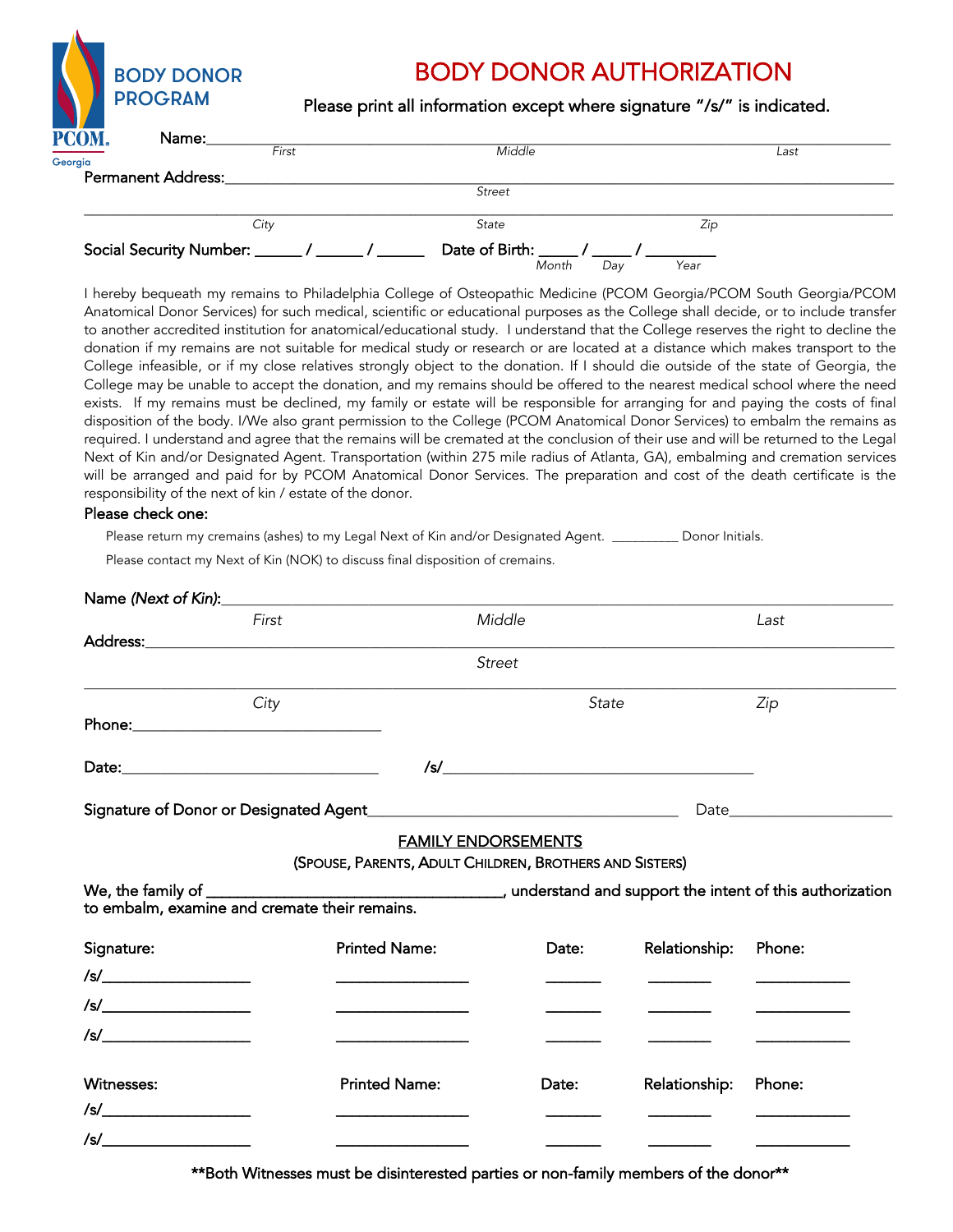

## AUTHORIZATION TO USE OR DISCLOSE HEALTH INFORMATION

In connection with the donation of the body of the donor listed below for medical and educational purposes, I authorize PCOM Anatomical Donor Services, PCOM Georgia, and PCOM South Georgia, to use or disclose the protected health information of:

#### Donor Name **Date of Birth and Birth and Birth and Birth and Birth and Birth and Birth and Birth and Birth and B**

| Donor Name | Date of Birth |
|------------|---------------|

\_\_\_\_\_\_\_\_\_\_\_\_\_\_\_\_\_\_\_\_\_\_\_\_\_\_\_\_\_\_\_\_\_\_\_\_\_ \_\_\_\_\_\_\_\_\_\_\_\_\_\_\_\_\_\_\_\_\_\_\_\_\_\_\_\_\_\_\_

Street Address **City, State and Zip Code** 

(\_\_\_\_\_\_\_\_)\_\_\_\_\_\_\_\_\_\_\_\_\_\_\_\_\_\_\_\_\_\_\_\_\_\_\_\_ Telephone Number

The purpose of any such use or disclosure is to facilitate the use of the donor's body for medical education and the cremation of his/her remains. I understand that the information to be disclosed may include information relating to the cause of death of the donor and/or any information discovered in the course of studying the donor's body.

The information may be disclosed to any of the following classes of individuals or entities: students, faculty and staff of any of the Philadelphia College of Osteopathic Medicines Georgia Campuses and to any medical and/or educational institution for educational/research purposes; governmental or regulatory agencies (if necessary, for public health purposes to report any information about the donor's medical status at the time of his/her death); and/or a crematory, for purposes of cremation of the donor's remains.

I understand that:

- Steps are routinely taken to protect the identity of all donations.
- The information disclosed may include information relating to sexually transmitted diseases, HIV/AIDS, or other communicable diseases. It may also include information about psychological or psychiatric conditions and/or alcohol and drug abuse. I further understand that by signing below, I am specifically authorizing the release or disclosure of this type of information.
- I have the right to revoke this authorization in writing at any time, except to the extent information has already been released in reliance upon this authorization. My written revocation must be signed and dated and submitted to the Philadelphia College of Osteopathic Medicines Anatomical Donor Services at the following address: PCOM Anatomical Donor Services, 625 Old Peachtree Road NW, Suwanee, Georgia 30024.
- I have the right to see and copy the information described on this form if I ask for it, and that I may receive a copy of this form after I sign it.
- No treatment, payment, enrollment in a health plan or eligibility for benefits is dependent upon my signature of this authorization. However, PCOM Anatomical Donor Services, PCOM Georgia Campus, and PCOM South Georgia Campus may condition my donation upon my authorization to use and disclose this information.
- Information disclosed pursuant to this authorization may be subject to re-disclosure by an authorized recipient of such information. It is possible that once disclosed, the privacy of the information may no longer be protected by state or federal confidentiality laws.

This authorization will expire upon the return of the donor's cremated remains to his or her family, unless revoked in accordance with the procedure described above.

\_\_\_\_\_\_\_\_\_\_\_\_\_\_\_\_\_\_\_\_\_\_\_\_\_\_\_\_\_\_\_\_\_\_\_\_\_\_\_\_\_\_\_ \_\_\_\_\_\_\_\_\_\_\_\_\_\_\_\_\_\_\_\_\_\_\_\_\_\_\_\_\_\_\_\_\_\_\_\_\_

\_\_\_\_\_\_\_\_\_\_\_\_\_\_\_\_\_\_\_\_\_\_\_\_\_\_\_\_\_\_\_\_\_\_\_\_\_\_\_\_\_\_\_ \_\_\_\_\_\_\_\_\_\_\_\_\_\_\_\_\_\_\_\_\_\_\_\_\_\_\_\_\_\_\_\_\_\_\_\_\_

#### Signature of Donor or Authorized Representative **Date**

\_\_\_\_\_\_\_\_\_\_\_\_\_\_\_\_\_\_\_\_\_\_\_\_\_\_\_\_\_\_\_\_\_\_\_\_\_\_\_\_\_\_\_

Printed Name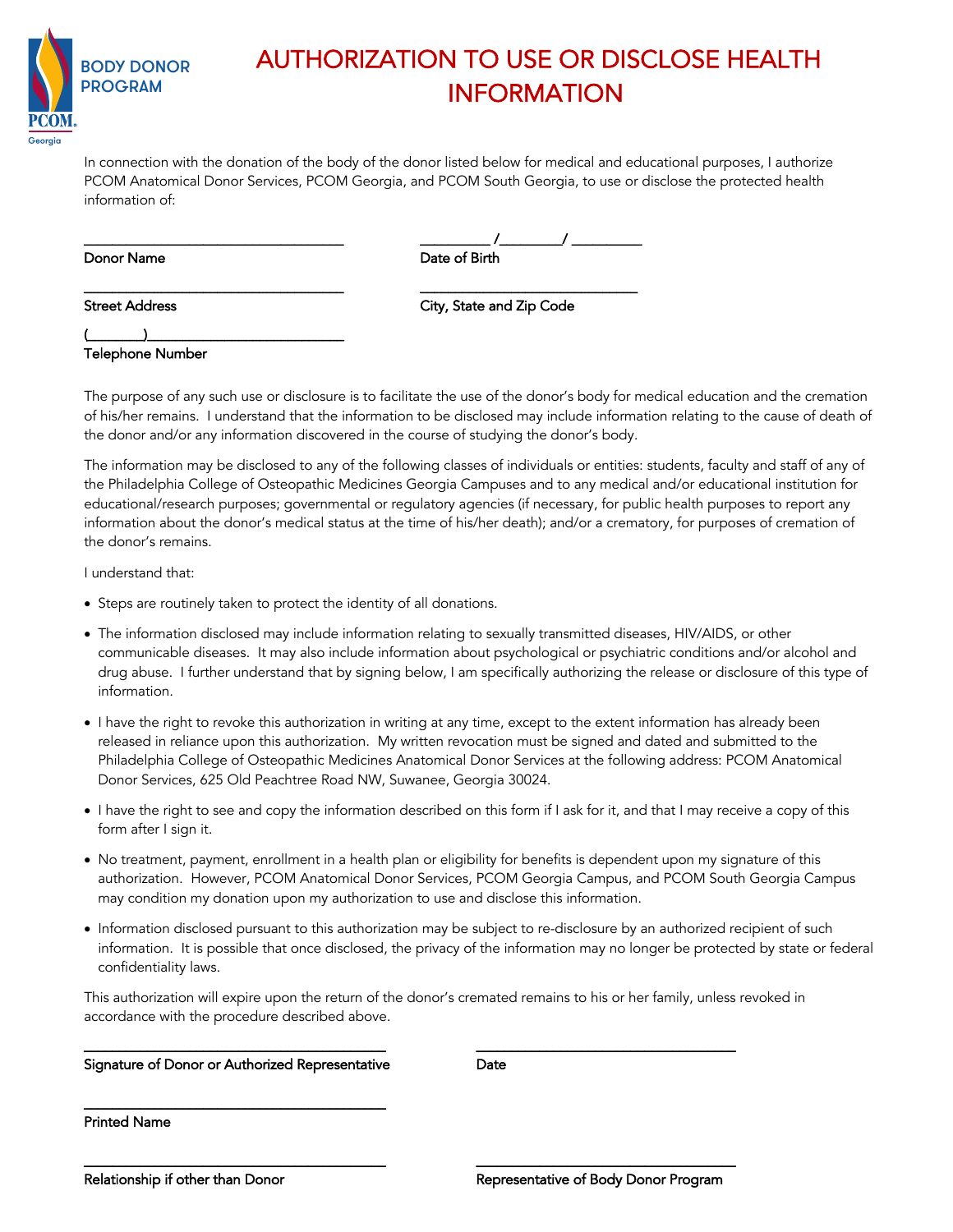

# DONOR VITAL STATISTICS INFORMATION

| Donor's Full Legal Name: University of the Senate Property of Tennis Property and Tennis Property of the District |           |
|-------------------------------------------------------------------------------------------------------------------|-----------|
| (If Female, Include Maiden Name)                                                                                  |           |
|                                                                                                                   |           |
|                                                                                                                   |           |
|                                                                                                                   |           |
|                                                                                                                   |           |
| Please Check Marital Status: Never Married Married Divorced Widowed Legally Separated                             |           |
|                                                                                                                   |           |
|                                                                                                                   |           |
|                                                                                                                   |           |
|                                                                                                                   |           |
|                                                                                                                   |           |
| Education Level: 1-8 9-11 12 or GED Some College Associate Bachelor Masters                                       | Doctorate |
|                                                                                                                   |           |
|                                                                                                                   |           |
|                                                                                                                   |           |
|                                                                                                                   |           |
|                                                                                                                   |           |
|                                                                                                                   |           |
|                                                                                                                   |           |
|                                                                                                                   |           |
|                                                                                                                   |           |